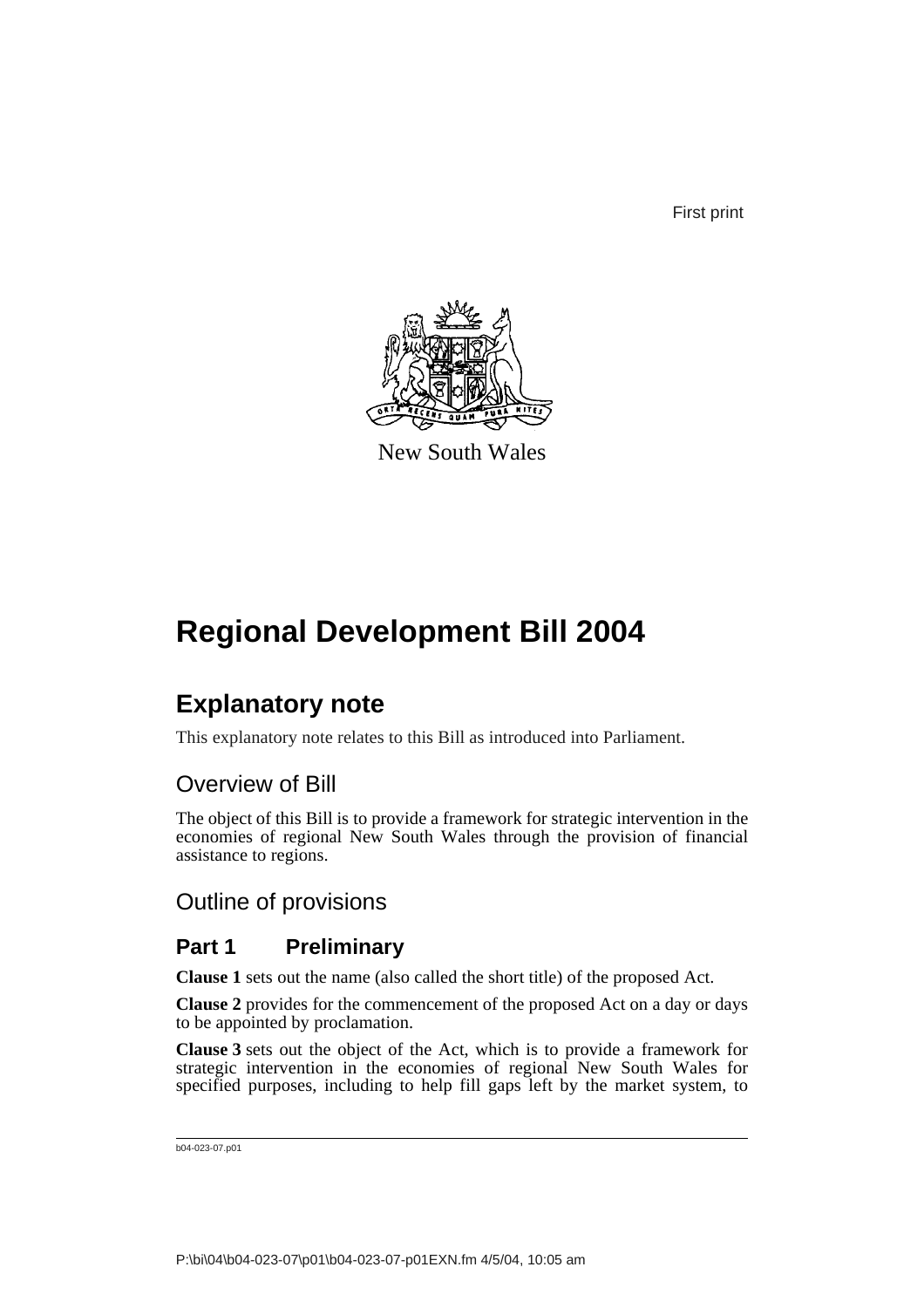Explanatory note

promote economic and employment growth in regions, to assist regional communities to capitalise on their regional strengths, to broaden and reposition the industry base of their regions and to develop new products and new markets and to develop regional or local solutions to business problems.

**Clause 4** defines certain words and expressions used in the proposed Act.

## **Part 2 Financial assistance**

**Clause 5** enables the Minister, on application made to the Minister, to grant financial assistance to a person conducting or proposing to establish an industry or other business in a region or to a person or group of persons for the purposes of carrying out an undertaking that is likely to assist the economic development of a region or the object of the proposed Act. The Minister may consider the likely economic impact on the region concerned of granting financial assistance when determining an application for financial assistance. Financial assistance may be withdrawn or varied by the Minister on application made to the Minister or at the Minister's discretion.

**Clause 6** provides that the financial assistance granted under the proposed Act may consist of all or any of a grant of money, a subsidy or a pay-roll tax rebate.

**Clause 7** enables the Minister to make a grant of financial assistance subject to conditions determined by the Minister, including conditions relating to meeting specified performance targets or outcomes, obtaining specified investment levels, repayment of assistance where targets or outcomes or investment levels are not met and the periods for which, or intervals at which, assistance is to be provided.

**Clause 8** provides that financial assistance may be in the form of a rebate of payroll tax paid during a specified year or years. The Minister is to determine the basis on which the amount of a rebate is to be calculated and may determine that it is or is not payable in respect of specified employees. An employer (or the group of employers of which an employer is a member) must pay all pay-roll tax for a year to entitle the employer to a rebate for that year.

**Clause 9** enables the Minister to require financial assistance to be repaid if a condition of the assistance was that it be repaid or a condition of the assistance has not been complied with or the Minister is of the opinion that the assistance was improperly obtained. If the amount is not repaid, it may be recovered in a court of competent jurisdiction as a debt due to the Crown.

**Clause 10** makes it clear that the proposed Act does not prevent the Minister from granting, and does not limit the granting of, other assistance for or with respect to regional development, whether or not such assistance could be granted under the proposed Act.

Explanatory note page 2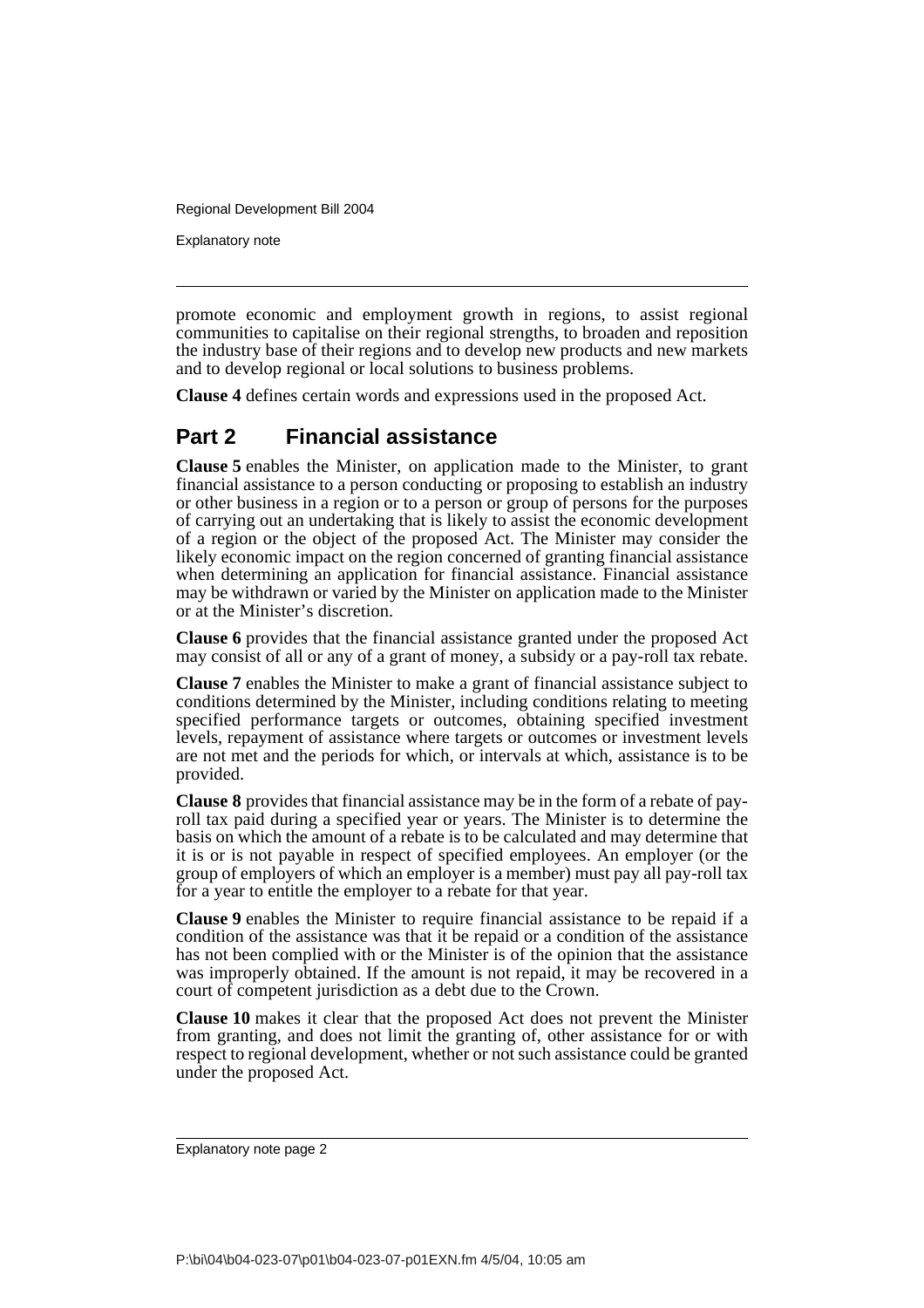Explanatory note

### **Part 3 Miscellaneous**

**Clause 11** provides for the establishment of a Regional Development Trust Fund into which is to be paid money appropriated by Parliament for the purposes of the proposed Act and other money, including gifts and bequests. The Fund is to be used for the payment of financial assistance under the proposed Act and to pay the costs of administering the proposed Act.

**Clause 12** enables the Minister to establish a Regional Development Advisory Council and provides for regulations to be made for or with respect to the Council. The functions of the Advisory Council are to advise the Minister on any matter that is referred to it by the Minister and to advise on any other matter it considers relevant to the object of the proposed Act.

**Clause 13** enables the Minister to delegate the Minister's functions under the proposed Act to the Director-General of the Department of State and Regional Development. The Director-General may delegate to a member of staff of the Department of State and Regional Development any of the Minister's delegated functions (if authorised to do so by the Minister) and any of the Director-General's functions under the proposed Act.

**Clause 14** makes it an offence to disclose information obtained in connection with the administration or execution of the proposed Act except in specified circumstances (for example, in accordance with the *Freedom of Information Act 1989*).

**Clause 15** provides that proceedings for an offence under the proposed Act or the regulations are to be dealt with summarily before a Local Court.

**Clause 16** contains a general regulation-making power.

**Clause 17** repeals the *Country Industries (Pay-roll Tax Rebates) Act 1977*.

**Clause 18** makes a consequential amendment to the *Taxation Administration Act 1996*.

**Clause 19** gives effect to the Schedule of savings and transitional provisions.

**Clause 20** requires the Minister to review the proposed Act to determine whether the policy objectives of the proposed Act remain valid and whether the terms of the proposed Act remain appropriate for securing those objectives as soon as possible after the period of 5 years from the date of assent to the proposed Act.

Explanatory note page 3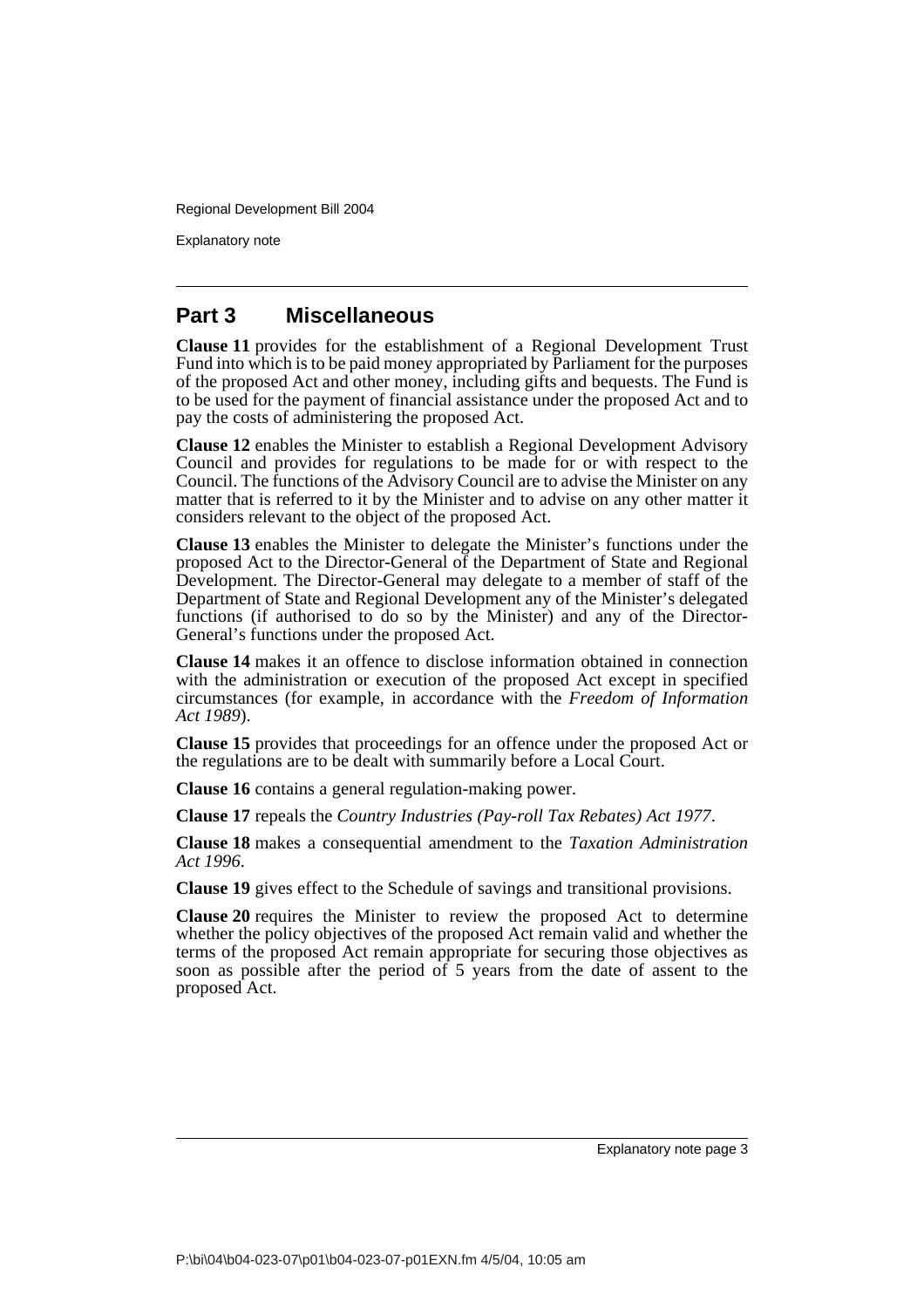Explanatory note

## **Schedule 1 Savings and transitional provisions**

Schedule 1 enables savings and transitional regulations to be made consequent on the enactment of the proposed Act and also makes it clear that existing country pay-roll tax rebates may be continued.

Explanatory note page 4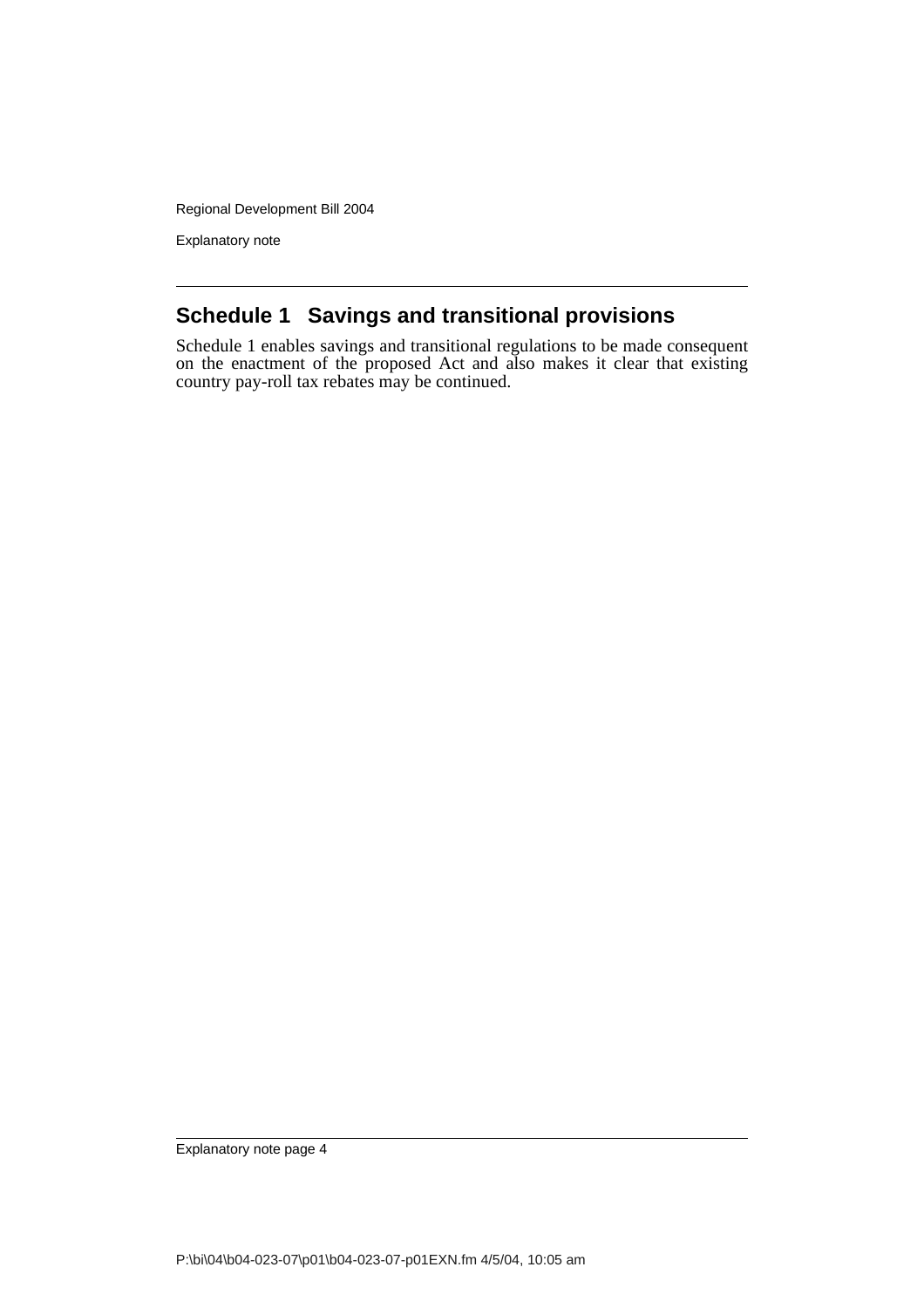First print



New South Wales

# **Regional Development Bill 2004**

## **Contents**

|        |    |                                              | Page |
|--------|----|----------------------------------------------|------|
| Part 1 |    | <b>Preliminary</b>                           |      |
|        |    | Name of Act                                  | 2    |
|        | 2  | Commencement                                 | 2    |
|        | 3  | Object of Act                                | 2    |
|        | 4  | Definitions                                  | 2    |
| Part 2 |    | <b>Financial assistance</b>                  |      |
|        | 5  | Grants of financial assistance               |      |
|        | 6  | Financial assistance that may be granted     |      |
|        |    | Conditions of grants of financial assistance |      |
|        | 8  | Pay-roll tax rebates                         | 5    |
|        | 9  | Repayment of financial assistance            | 5    |
|        | 10 | Effect of Act                                | 6    |

b04-023-07.p01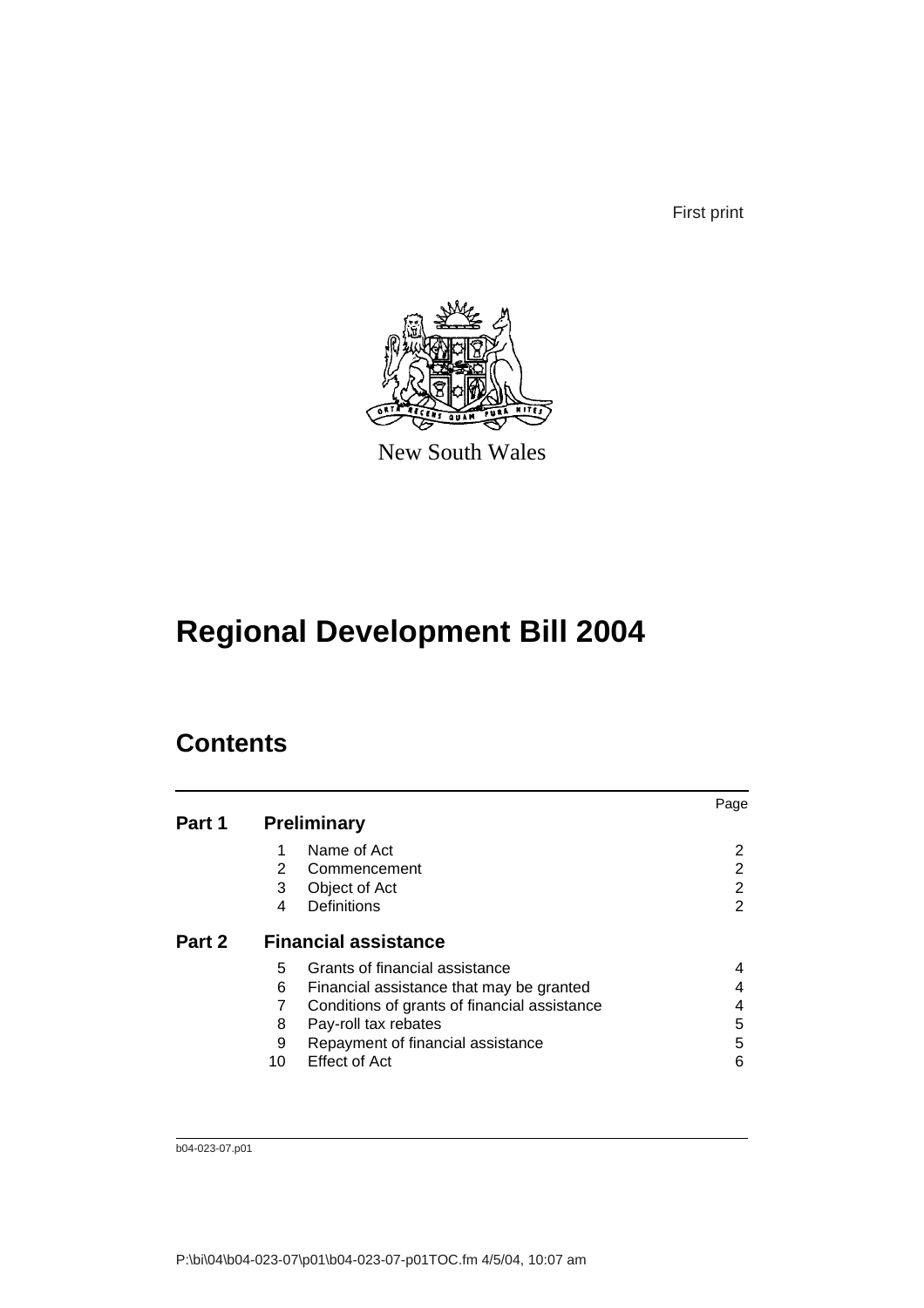**Contents** 

| Part 3            |    | <b>Miscellaneous</b>                                     |    |
|-------------------|----|----------------------------------------------------------|----|
|                   | 11 | <b>Regional Development Trust Fund</b>                   |    |
|                   | 12 | <b>Regional Development Advisory Council</b>             |    |
|                   | 13 | Delegation of functions by Minister and Director-General |    |
|                   | 14 | Disclosure of information                                | 8  |
|                   | 15 | Nature of proceedings for offences                       |    |
|                   | 16 | Regulations                                              | 9  |
|                   | 17 | Repeal                                                   | 9  |
|                   | 18 | Amendment of Taxation Administration Act 1996 No 97      | 9  |
|                   | 19 | Savings and transitional provisions                      | 9  |
|                   | 20 | Review of Act                                            | 9  |
| <b>Schedule 1</b> |    | <b>Savings and transitional provisions</b>               | 10 |

Page

Contents page 2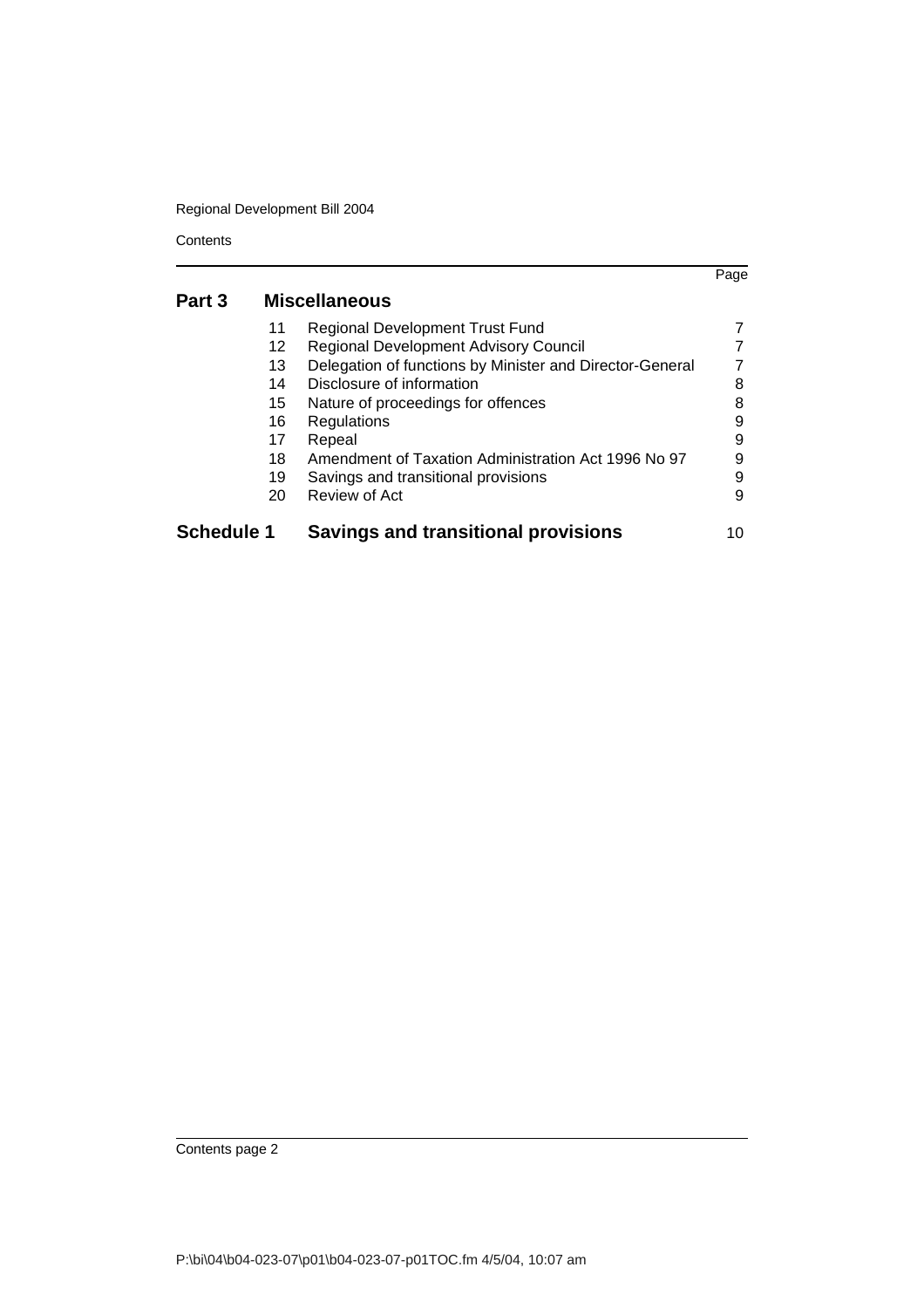

New South Wales

# **Regional Development Bill 2004**

No , 2004

### **A Bill for**

An Act with respect to the provision of financial assistance to regions for economic development; and for other purposes.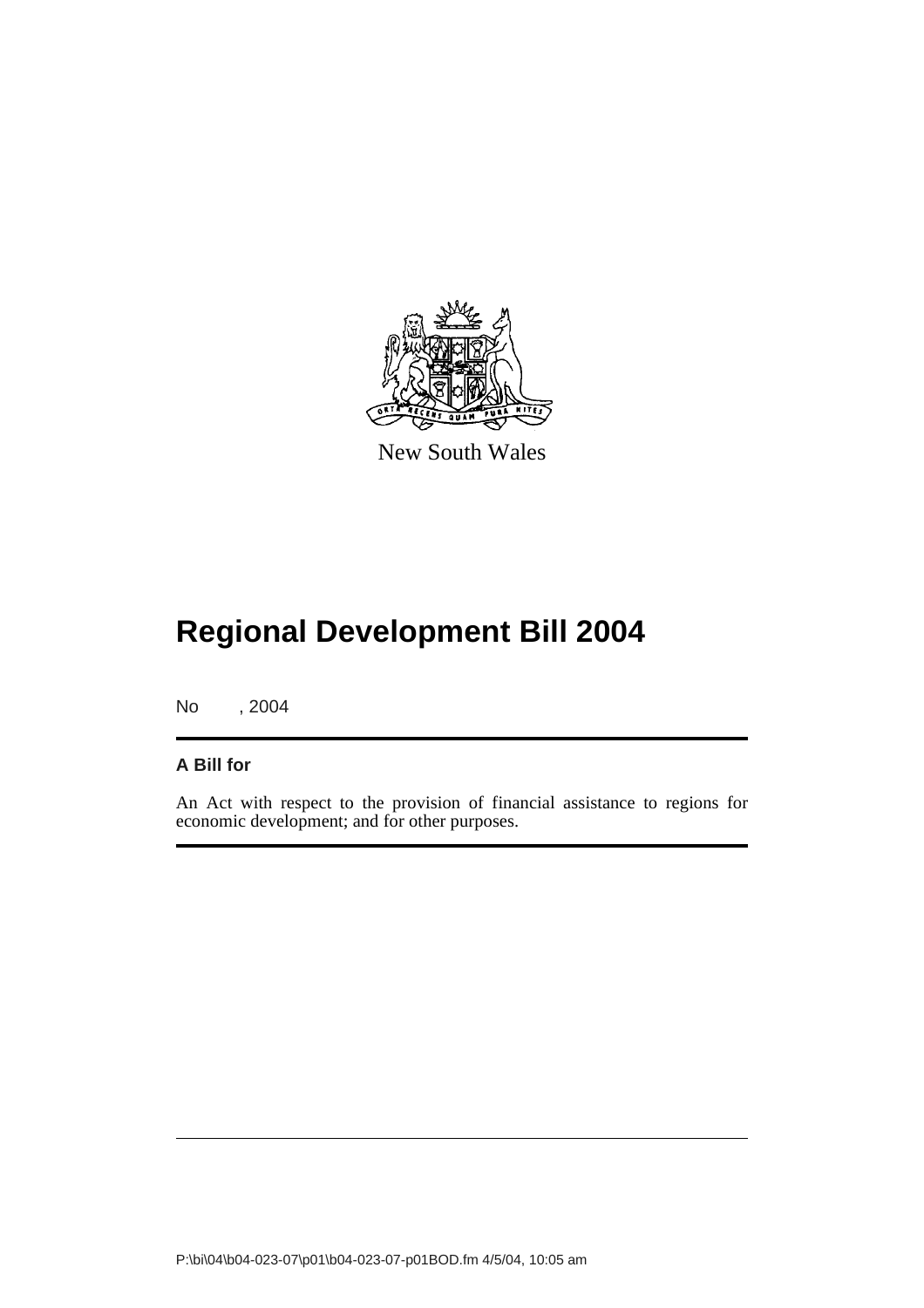### Clause 1 Regional Development Bill 2004

Part 1 Preliminary

<span id="page-7-4"></span><span id="page-7-3"></span><span id="page-7-2"></span><span id="page-7-1"></span><span id="page-7-0"></span>

| The Legislature of New South Wales enacts: |     |                      |                                                                                                                                                                                                                            |                      |  |
|--------------------------------------------|-----|----------------------|----------------------------------------------------------------------------------------------------------------------------------------------------------------------------------------------------------------------------|----------------------|--|
| <b>Preliminary</b><br>Part 1               |     |                      |                                                                                                                                                                                                                            |                      |  |
| 1                                          |     | <b>Name of Act</b>   |                                                                                                                                                                                                                            | 3                    |  |
|                                            |     |                      | This Act is the Regional Development Act 2004.                                                                                                                                                                             | 4                    |  |
| $\mathbf{2}$                               |     |                      | <b>Commencement</b>                                                                                                                                                                                                        | 5                    |  |
|                                            |     |                      | This Act commences on a day or days to be appointed by<br>proclamation.                                                                                                                                                    | 6<br>7               |  |
| 3                                          |     | <b>Object of Act</b> |                                                                                                                                                                                                                            | 8                    |  |
|                                            |     |                      | The object of this Act is to provide a framework for strategic<br>intervention in the economies of regional New South Wales for the<br>following purposes:                                                                 | 9<br>10<br>11        |  |
|                                            |     | (a)                  | to help fill gaps left by the market system,                                                                                                                                                                               | 12                   |  |
|                                            |     | (b)                  | to promote economic and employment growth in regions,                                                                                                                                                                      | 13                   |  |
|                                            |     | (c)                  | to assist regional communities to capitalise on their regional<br>strengths, to broaden and reposition the industry base of their<br>regions and to develop new products and new markets,                                  | 14<br>15<br>16       |  |
|                                            |     | (d)                  | to develop regional or local solutions for regional or local<br>business development problems.                                                                                                                             | 17<br>18             |  |
| 4                                          |     | <b>Definitions</b>   |                                                                                                                                                                                                                            | 19                   |  |
|                                            | (1) |                      | In this Act:                                                                                                                                                                                                               | 20                   |  |
|                                            |     |                      | <b>Director-General</b> means the Director-General of the Department of<br>State and Regional Development.                                                                                                                 | 21<br>22             |  |
|                                            |     |                      | <i>financial year</i> means the year commencing 1 July 2004 and each<br>following year commencing on 1 July.                                                                                                               | 23<br>24             |  |
|                                            |     |                      | <b>group</b> means a group within the meaning of Part 4A of the Pay-roll<br>Tax Act 1971.                                                                                                                                  | 25<br>26             |  |
|                                            |     |                      | pay-roll tax means pay-roll tax payable under the Pay-roll Tax Act<br>1971, excluding additional tax and penal tax imposed by or under<br>that Act and supplementary pay-roll tax payable under Schedule 1<br>to that Act. | 27<br>28<br>29<br>30 |  |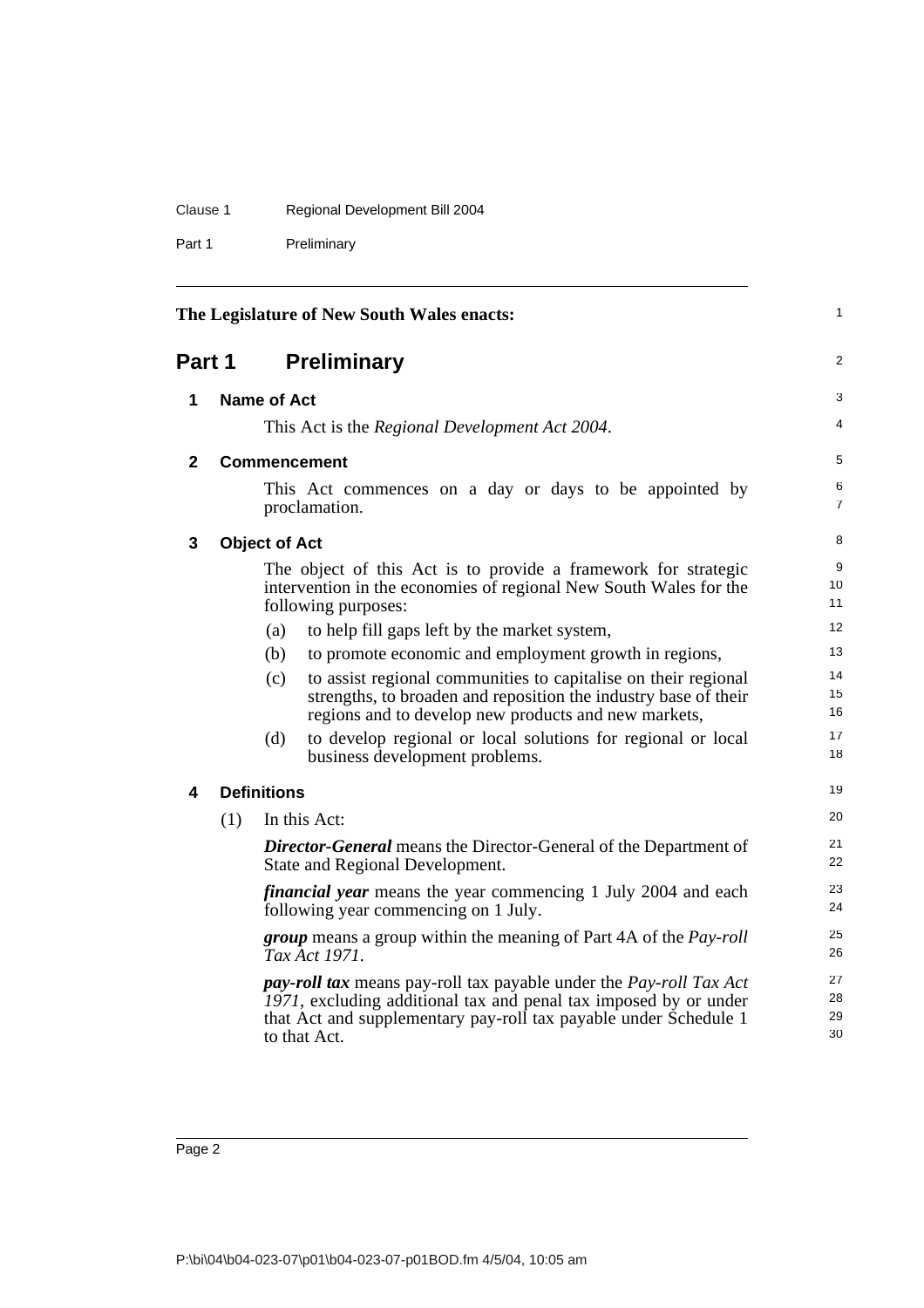| <i>region</i> means any part of New South Wales (whether described in |  |
|-----------------------------------------------------------------------|--|

terms of a local government area or areas or in other terms), other than the Sydney metropolitan area.

*Sydney metropolitan area* means the area constituted by the local government areas prescribed by the regulations for the purposes of this definition.

(2) Notes included in this Act do not form part of this Act.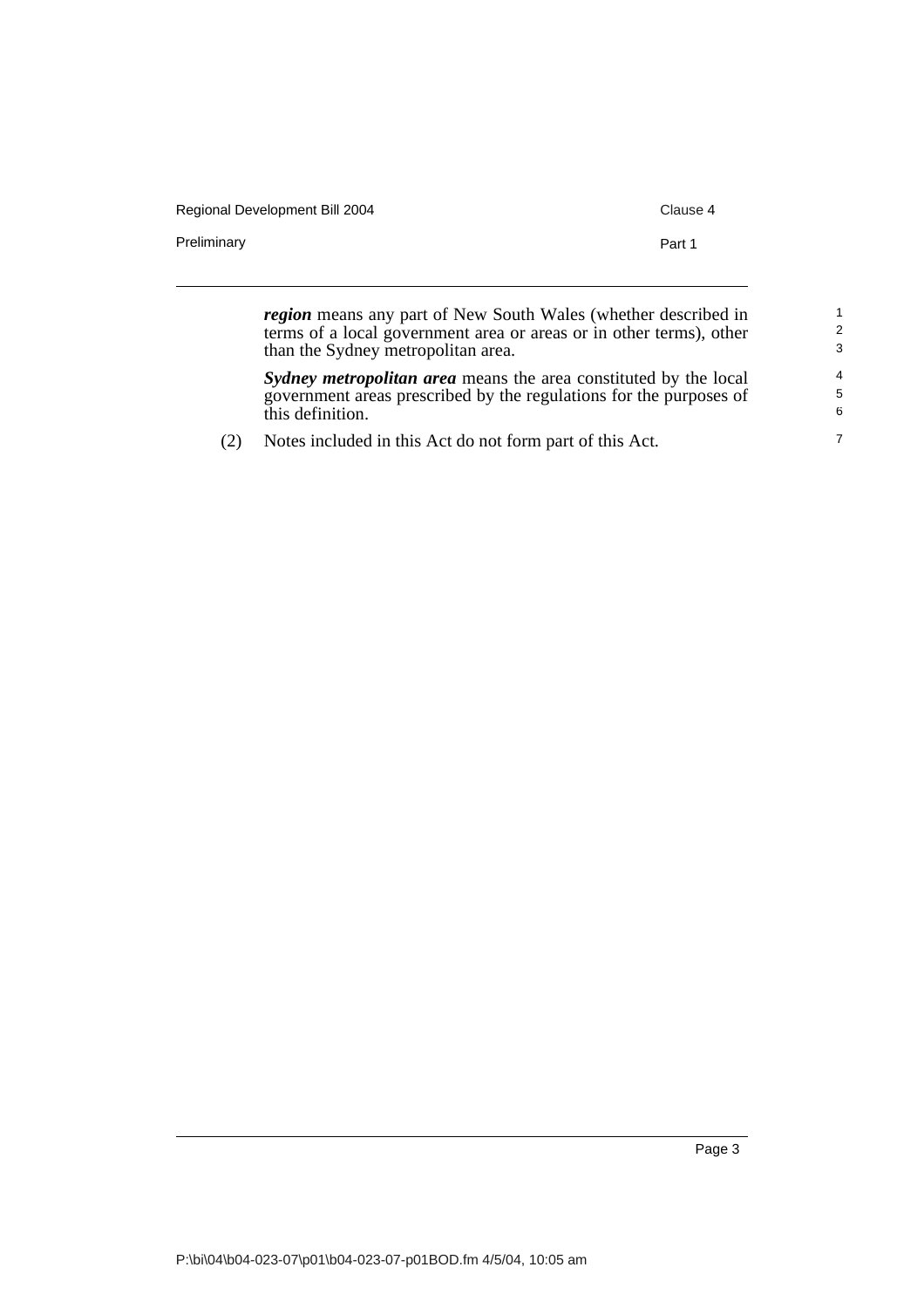#### Clause 5 Regional Development Bill 2004

Part 2 Financial assistance

### <span id="page-9-1"></span><span id="page-9-0"></span>**Part 2 Financial assistance**

#### **5 Grants of financial assistance**

| (1) | The Minister may, on application made to the Minister, grant |  |  |  |  |
|-----|--------------------------------------------------------------|--|--|--|--|
|     | financial assistance to:                                     |  |  |  |  |

(a) a person conducting or proposing to establish an industry or other business in a region, or

1

26 27 28

- (b) a person or a group of persons for the purposes of carrying out an undertaking that is likely to assist the economic development of a region or the object of this Act.
- (2) An application for assistance is to be in the form approved by the Director-General and is to be accompanied by any additional documentation or other information that the Director-General may require.
- (3) In determining an application for financial assistance, the Minister may consider the likely economic impact on the region concerned of granting the assistance.
- (4) Subsection (3) does not limit the matters that may be considered by the Minister.
- (5) The Minister may, on application made to the Minister or at the Minister's discretion, at any time withdraw or vary financial assistance granted under this Act.

**Note.** The furnishing of false or misleading information in connection with an application or a false or misleading application is an offence under Division 3 of Part 5 of the *Crimes Act 1900*. The maximum penalty for such an offence is 2 years imprisonment or 200 penalty units, or both.

#### <span id="page-9-2"></span>**6 Financial assistance that may be granted**

Financial assistance granted under this Act may consist of all or any of a grant of money, a subsidy or a pay-roll tax rebate.

#### <span id="page-9-3"></span>**7 Conditions of grants of financial assistance**

- (1) The granting of financial assistance under this Act may be subject to such conditions as the Minister thinks fit.
- (2) Without limiting subsection (1), conditions may relate to the following:
	- (a) meeting specified performance targets or outcomes,
	- (b) obtaining specified investment levels,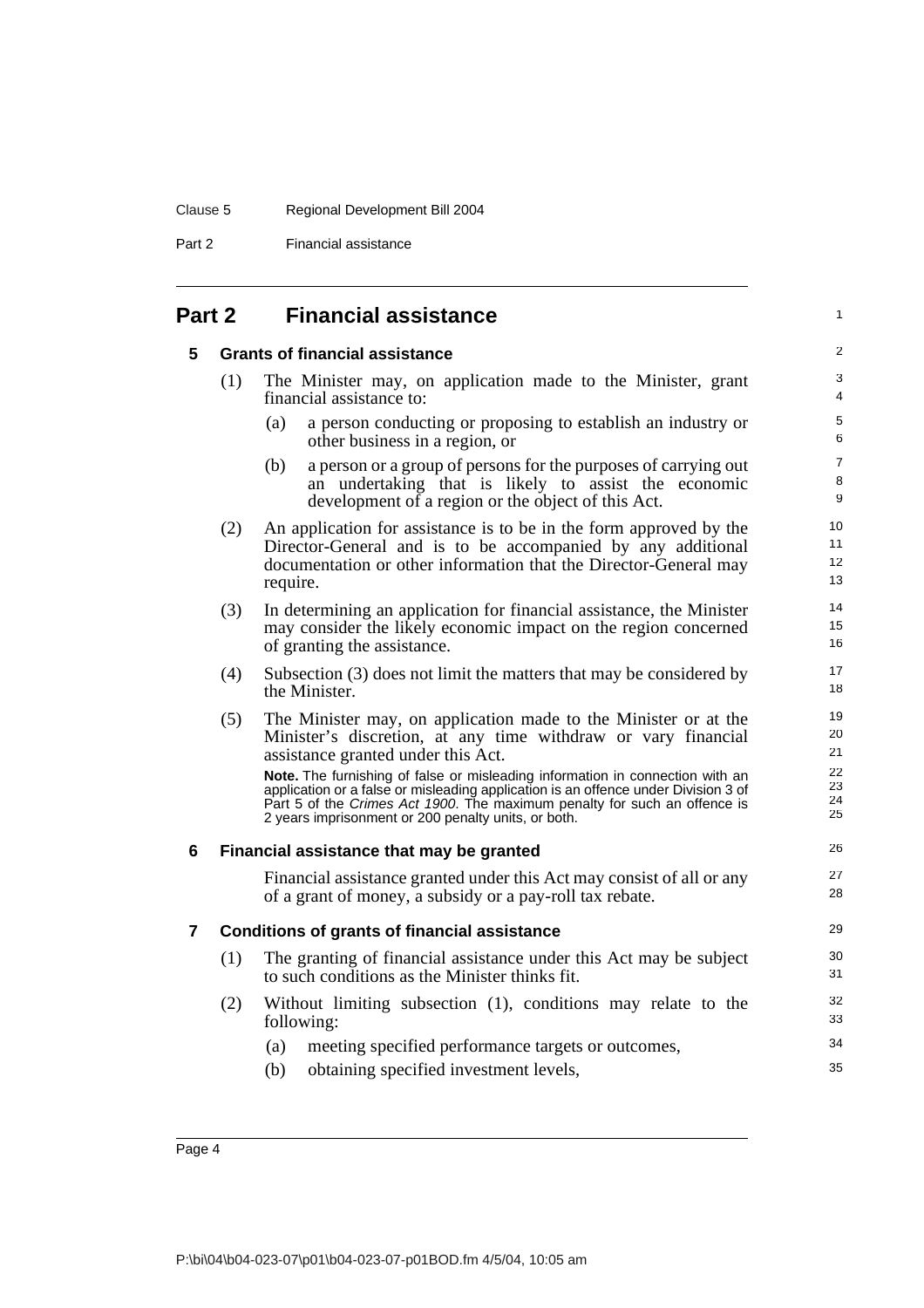| Regional Development Bill 2004 | Clause 8 |
|--------------------------------|----------|
| Financial assistance           | Part 2   |
|                                |          |

<span id="page-10-0"></span>

|   |     | (c) | repayment of assistance where specified performance targets<br>or outcomes or investment levels are not met as required<br>under a condition to which the grant is subject,                                                                                                                                                                                                                                                 | 1<br>$\overline{2}$<br>3         |
|---|-----|-----|-----------------------------------------------------------------------------------------------------------------------------------------------------------------------------------------------------------------------------------------------------------------------------------------------------------------------------------------------------------------------------------------------------------------------------|----------------------------------|
|   |     | (d) | the periods for which, or the intervals at which, assistance is<br>to be provided.                                                                                                                                                                                                                                                                                                                                          | 4<br>5                           |
| 8 |     |     | <b>Pay-roll tax rebates</b>                                                                                                                                                                                                                                                                                                                                                                                                 | 6                                |
|   | (1) |     | A grant of financial assistance under this Act may be in the form of<br>a rebate of pay-roll tax paid by an employer during a specified<br>financial year or years.                                                                                                                                                                                                                                                         | $\overline{7}$<br>8<br>9         |
|   | (2) |     | The amount of the rebate is to be the amount calculated on a basis<br>determined by the Minister.                                                                                                                                                                                                                                                                                                                           | 10<br>11                         |
|   | (3) |     | The Minister may determine that the rebate is or is not payable in<br>respect of specified employees of an employer.                                                                                                                                                                                                                                                                                                        | 12<br>13                         |
|   | (4) |     | An employer is not entitled to a rebate of pay-roll tax under this Act<br>in respect of a financial year unless:                                                                                                                                                                                                                                                                                                            | 14<br>15                         |
|   |     | (a) | all pay-roll tax payable by the employer in respect of that year<br>has been paid, and                                                                                                                                                                                                                                                                                                                                      | 16<br>17                         |
|   |     | (b) | if the employer has been a member of a group during the<br>whole or any part of that year, all pay-roll tax payable by the<br>other members of that group in respect of the period during<br>which the employer was such a member has been paid.                                                                                                                                                                            | 18<br>19<br>20<br>21             |
|   | (5) |     | For the purposes of this section, if pay-roll tax is paid by the<br>members of a group in respect of a period, each member of that<br>group is taken to have paid (or paid only) that part of the pay-roll tax<br>that bears to the pay-roll tax the same proportion as the wages paid<br>by that member in respect of that period bears to the total wages paid<br>by the members of that group in respect of that period. | 22<br>23<br>24<br>25<br>26<br>27 |
| 9 |     |     | <b>Repayment of financial assistance</b>                                                                                                                                                                                                                                                                                                                                                                                    | 28                               |
|   | (1) |     | A person who receives financial assistance under this Act may be<br>required by the Minister by notice in writing to repay the financial<br>assistance if:                                                                                                                                                                                                                                                                  | 29<br>30<br>31                   |
|   |     | (a) | it was a condition of that assistance that it be repaid, or                                                                                                                                                                                                                                                                                                                                                                 | 32                               |
|   |     | (b) | a condition to which the assistance was subject has not been<br>complied with, or                                                                                                                                                                                                                                                                                                                                           | 33<br>34                         |
|   |     | (c) | the Minister is of the opinion that the assistance was                                                                                                                                                                                                                                                                                                                                                                      | 35                               |

Page 5

36

<span id="page-10-1"></span>improperly obtained.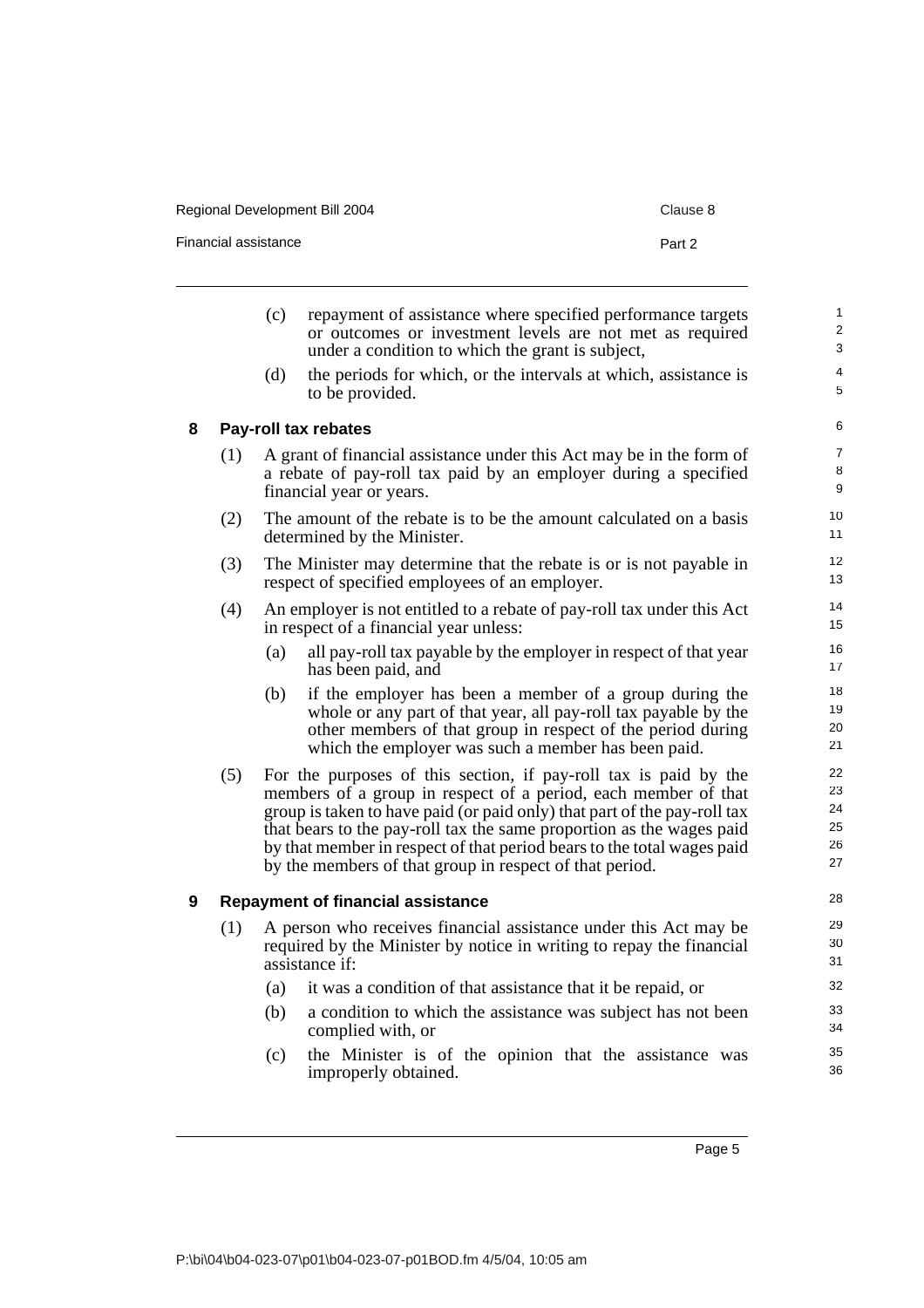#### Clause 10 Regional Development Bill 2004

Part 2 Financial assistance

| (2) | An amount of financial assistance required to be repaid under this |
|-----|--------------------------------------------------------------------|
|     | section may be recovered by the Director-General in a court of     |
|     | competent jurisdiction as a debt due to the Crown.                 |

(3) In any proceedings instituted for the recovery of a debt due to the Crown under this section, a certificate of the Minister that a specified amount is the amount of the debt is evidence of that fact.

#### <span id="page-11-0"></span>**10 Effect of Act**

Nothing in this Act prevents the Minister from granting, or limits the granting of, other assistance for or with respect to regional development, whether or not such assistance could be granted under this Act.

11

1 2 3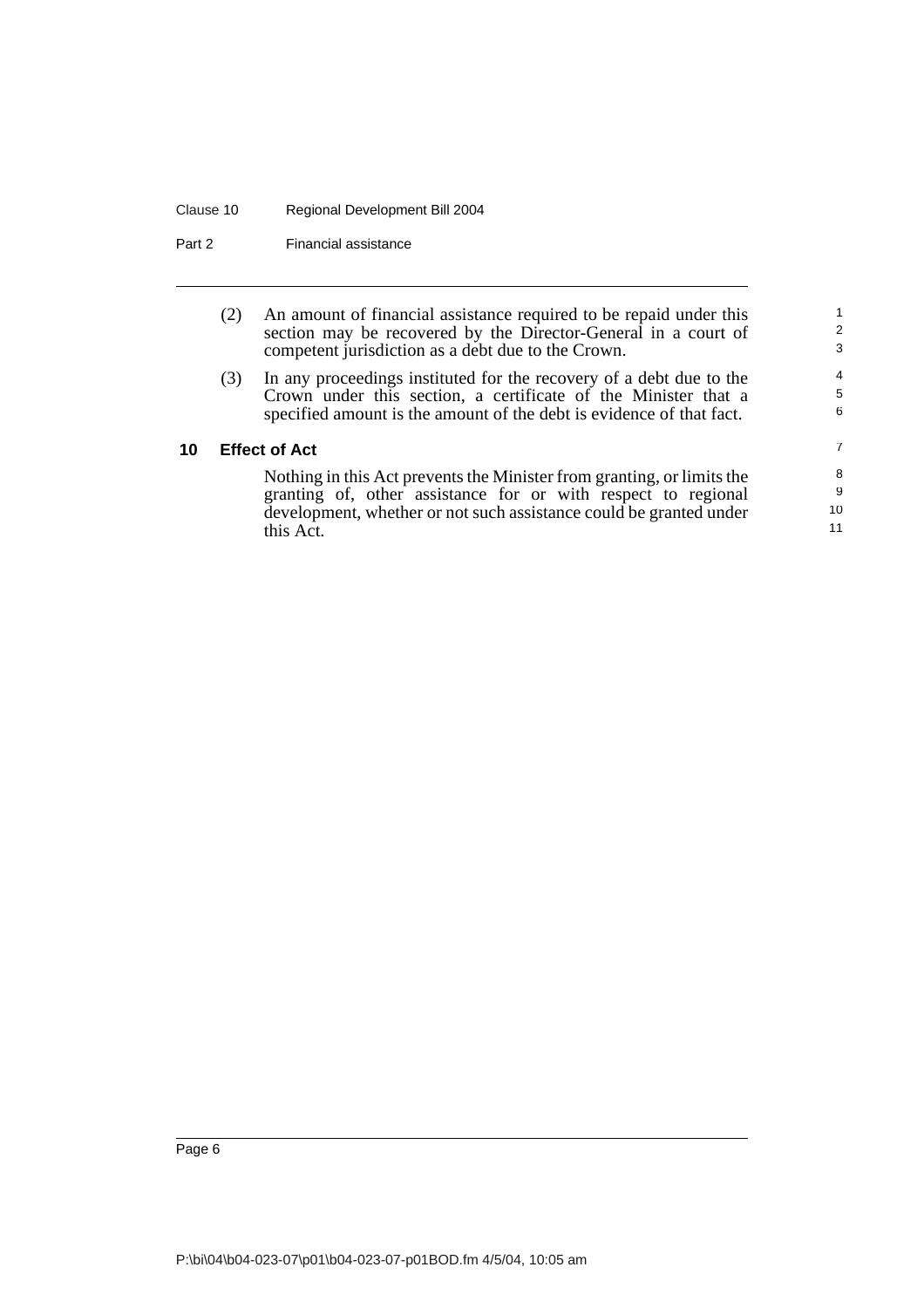Regional Development Bill 2004 Clause 11

<span id="page-12-2"></span><span id="page-12-1"></span><span id="page-12-0"></span>

| Part 3  |     | <b>Miscellaneous</b>                                                                                                                                                                             | $\mathbf{1}$   |
|---------|-----|--------------------------------------------------------------------------------------------------------------------------------------------------------------------------------------------------|----------------|
| 11      |     | <b>Regional Development Trust Fund</b>                                                                                                                                                           | 2              |
|         | (1) | There is to be established in the Special Deposits Account a<br>Regional Development Trust Fund into which is to be paid:                                                                        | 3<br>4         |
|         |     | all money appropriated by Parliament for the purposes of this<br>(a)<br>Act, and                                                                                                                 | 5<br>6         |
|         |     | any gift or bequest of money for the purposes of the Fund, and<br>(b)                                                                                                                            | $\overline{7}$ |
|         |     | any fees or charges paid under the regulations, and<br>(c)                                                                                                                                       | 8              |
|         |     | any financial assistance repaid under this Act, and<br>(d)                                                                                                                                       | 9              |
|         |     | any other money required by law to be paid into the Fund.<br>(e)                                                                                                                                 | 10             |
|         | (2) | There may be paid out of the Fund:                                                                                                                                                               | 11             |
|         |     | amounts of financial assistance under this Act, and<br>(a)                                                                                                                                       | 12             |
|         |     | (b)<br>the costs of administering this Act, and                                                                                                                                                  | 13             |
|         |     | any other money payable by law out of the Fund.<br>(c)                                                                                                                                           | 14             |
| $12 \,$ |     | <b>Regional Development Advisory Council</b>                                                                                                                                                     | 15             |
|         | (1) | The Minister may, subject to and in accordance with the regulations,<br>establish a Regional Development Advisory Council.                                                                       | 16<br>17       |
|         | (2) | The members of the Advisory Council are to be appointed by the<br>Minister in accordance with the regulations.                                                                                   | 18<br>19       |
|         | (3) | The regulations may make provision for or with respect to the<br>membership and procedure of the Advisory Council.                                                                               | 20<br>21       |
|         | (4) | The Advisory Council has the following functions:                                                                                                                                                | 22             |
|         |     | to advise the Minister on any matter that is referred to it by the<br>(a)<br>Minister,                                                                                                           | 23<br>24       |
|         |     | to advise the Minister on any other matter it considers relevant<br>(b)<br>to the object of this Act.                                                                                            | 25<br>26       |
| 13      |     | Delegation of functions by Minister and Director-General                                                                                                                                         | 27             |
|         | (1) | The Minister may, by instrument in writing, delegate to the<br>Director-General any function conferred or imposed on the Minister<br>by or under this Act (other than this power of delegation). | 28<br>29<br>30 |

<span id="page-12-3"></span>Page 7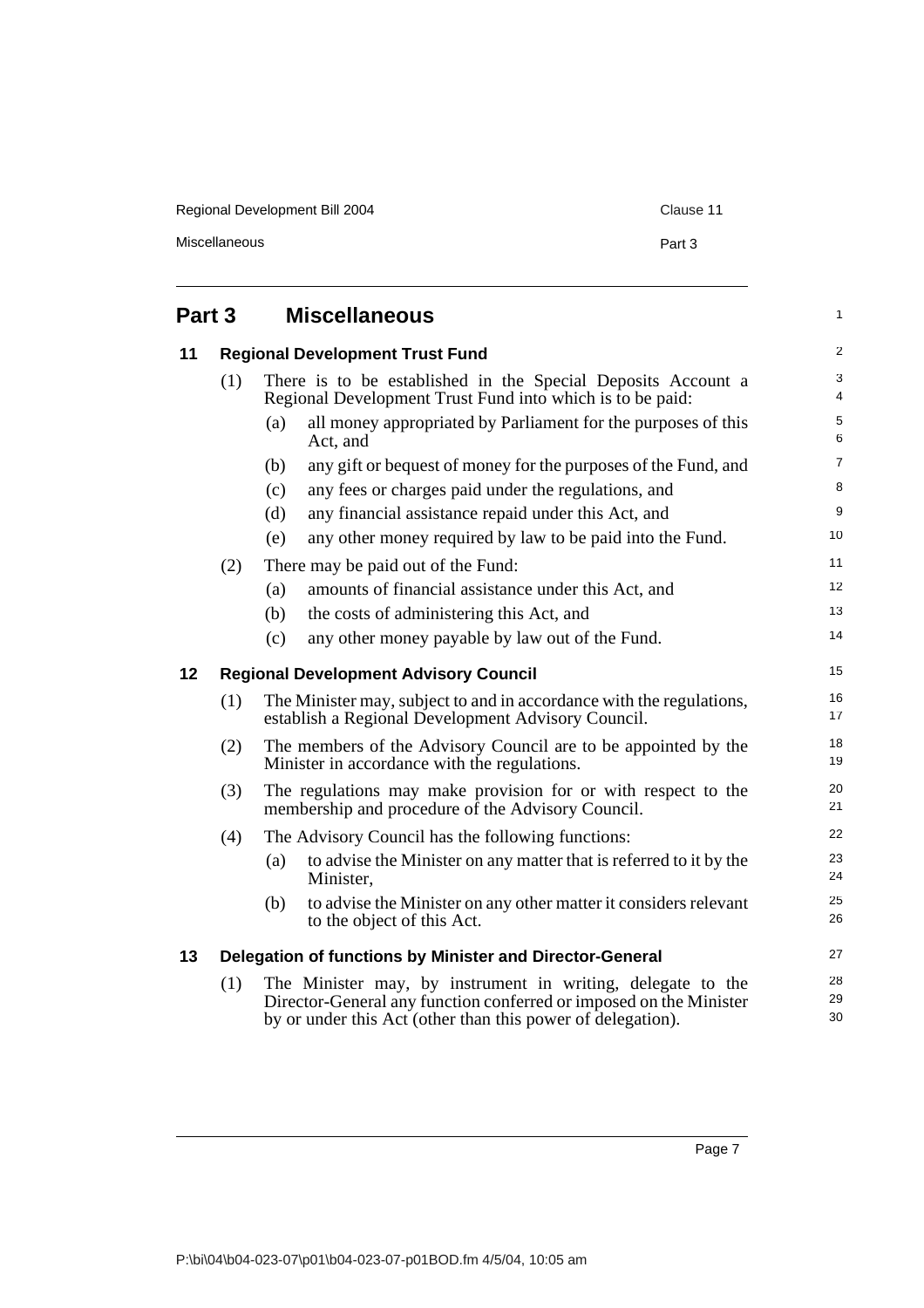#### Clause 14 Regional Development Bill 2004

Part 3 Miscellaneous

<span id="page-13-0"></span>

|    | (2) |     | The Director-General may, by instrument in writing, subdelegate to<br>any authorised person any function delegated to the Director-<br>General by the Minister if the Director-General is authorised to do<br>so by the Minister. | $\mathbf{1}$<br>$\overline{2}$<br>3<br>4 |
|----|-----|-----|-----------------------------------------------------------------------------------------------------------------------------------------------------------------------------------------------------------------------------------|------------------------------------------|
|    | (3) |     | The Director-General may, by instrument in writing, delegate to an<br>authorised officer any function conferred or imposed on the<br>Director-General by or under this Act (other than this power of<br>delegation).              | 5<br>6<br>$\overline{7}$<br>8            |
|    | (4) |     | In this section:                                                                                                                                                                                                                  | 9                                        |
|    |     |     | <i>authorised person</i> means:                                                                                                                                                                                                   | 10                                       |
|    |     | (a) | a member of staff of the Department of State and Regional<br>Development, or                                                                                                                                                      | 11<br>12                                 |
|    |     | (b) | any other person prescribed by the regulations.                                                                                                                                                                                   | 13                                       |
| 14 |     |     | Disclosure of information                                                                                                                                                                                                         | 14                                       |
|    |     |     | A person must not disclose any information obtained in connection                                                                                                                                                                 | 15                                       |
|    |     |     | with the administration or execution of this Act unless that<br>disclosure is made:                                                                                                                                               | 16<br>17                                 |
|    |     | (a) | with the consent of the person from whom the information<br>was obtained, or                                                                                                                                                      | 18<br>19                                 |
|    |     | (b) | in connection with the administration or execution of this Act<br>(or any other Act), or                                                                                                                                          | 20<br>21                                 |
|    |     | (c) | for the purposes of any legal proceedings arising out of this<br>Act (or any other Act) or of a report of any such proceedings,<br><b>or</b>                                                                                      | 22<br>23<br>24                           |
|    |     | (d) | in accordance with the Freedom of Information Act 1989, or                                                                                                                                                                        | 25                                       |
|    |     | (e) | in accordance with a requirement imposed under the<br>Ombudsman Act 1974, or                                                                                                                                                      | 26<br>27                                 |
|    |     | (f) | with the consent of the Minister, or                                                                                                                                                                                              | 28                                       |
|    |     | (g) | for the purposes of or to a person in connection with the<br>administration or execution of the Pay-roll Tax Act 1971, or                                                                                                         | 29<br>30                                 |
|    |     | (h) | with other lawful excuse.                                                                                                                                                                                                         | 31                                       |
|    |     |     | Maximum penalty: 100 penalty units.                                                                                                                                                                                               | 32                                       |
| 15 |     |     | Nature of proceedings for offences                                                                                                                                                                                                | 33                                       |
|    |     |     | Proceedings for an offence under this Act or the regulations may be                                                                                                                                                               | 34                                       |
|    |     |     | dealt with summarily before a Local Court.                                                                                                                                                                                        | 35                                       |
|    |     |     |                                                                                                                                                                                                                                   |                                          |

<span id="page-13-1"></span>Page 8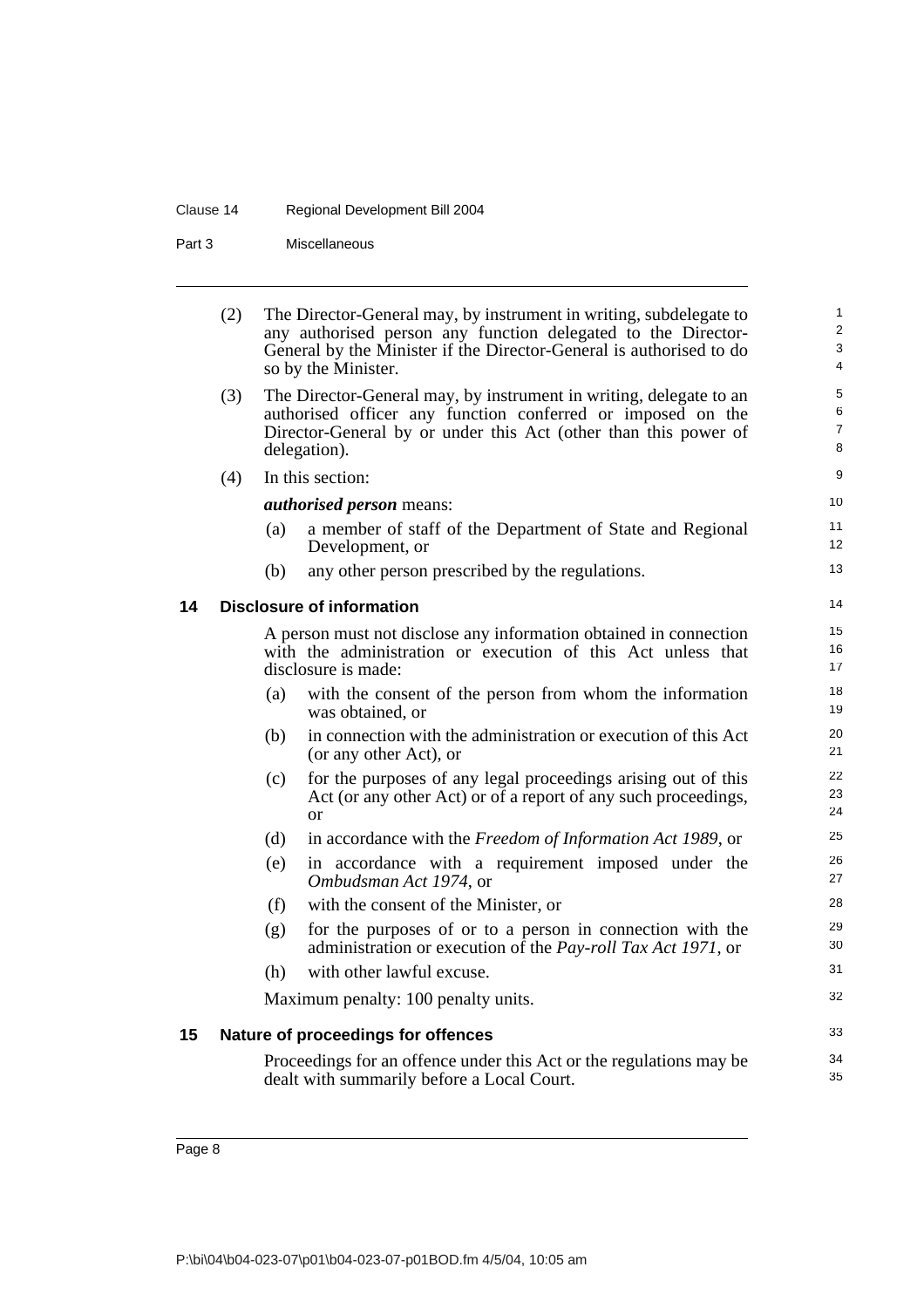| Regional Development Bill 2004 | Clause 16 |
|--------------------------------|-----------|
| Miscellaneous                  | Part 3    |

<span id="page-14-4"></span><span id="page-14-3"></span><span id="page-14-2"></span><span id="page-14-1"></span><span id="page-14-0"></span>

|     |                                                                                                                                                                                                                                                                             | $\mathbf{1}$                                                                                                                                                     |
|-----|-----------------------------------------------------------------------------------------------------------------------------------------------------------------------------------------------------------------------------------------------------------------------------|------------------------------------------------------------------------------------------------------------------------------------------------------------------|
| (1) | The Governor may make regulations, not inconsistent with this Act,<br>for or with respect to any matter that by this Act is required or<br>permitted to be prescribed or that is necessary or convenient to be<br>prescribed for carrying out or giving effect to this Act. | $\overline{2}$<br>3<br>$\overline{\mathbf{4}}$<br>$\sqrt{5}$                                                                                                     |
| (2) | A regulation may create an offence punishable by a penalty not<br>exceeding 50 penalty units.                                                                                                                                                                               | 6<br>$\overline{7}$                                                                                                                                              |
|     |                                                                                                                                                                                                                                                                             | 8                                                                                                                                                                |
|     | The Country Industries (Pay-roll Tax Rebates) Act 1977 is repealed.                                                                                                                                                                                                         | 9                                                                                                                                                                |
|     |                                                                                                                                                                                                                                                                             | 10                                                                                                                                                               |
|     | The Taxation Administration Act 1996 is amended by omitting<br>"Country Industries (Pay-roll Tax Rebates) Act 1977" from<br>section 82 (k) (vi) and by inserting instead "Regional Development"<br>$Act 2004"$ .                                                            | 11<br>12<br>13<br>14                                                                                                                                             |
|     |                                                                                                                                                                                                                                                                             | 15                                                                                                                                                               |
|     | Schedule 1 has effect.                                                                                                                                                                                                                                                      | 16                                                                                                                                                               |
|     |                                                                                                                                                                                                                                                                             | 17                                                                                                                                                               |
| (1) | The Minister is to review this Act to determine whether the policy<br>objectives of the Act remain valid and whether the terms of the Act<br>remain appropriate for securing those objectives.                                                                              | 18<br>19<br>20                                                                                                                                                   |
| (2) | The review is to be undertaken as soon as possible after the period<br>of 5 years from the date of assent to this Act.                                                                                                                                                      | 21<br>22                                                                                                                                                         |
| (3) | A report on the outcome of the review is to be tabled in each House<br>of Parliament within 12 months after the end of the period of<br>5 years.                                                                                                                            | 23<br>24<br>25                                                                                                                                                   |
|     |                                                                                                                                                                                                                                                                             | <b>Regulations</b><br><b>Repeal</b><br>Amendment of Taxation Administration Act 1996 No 97<br><b>Savings and transitional provisions</b><br><b>Review of Act</b> |